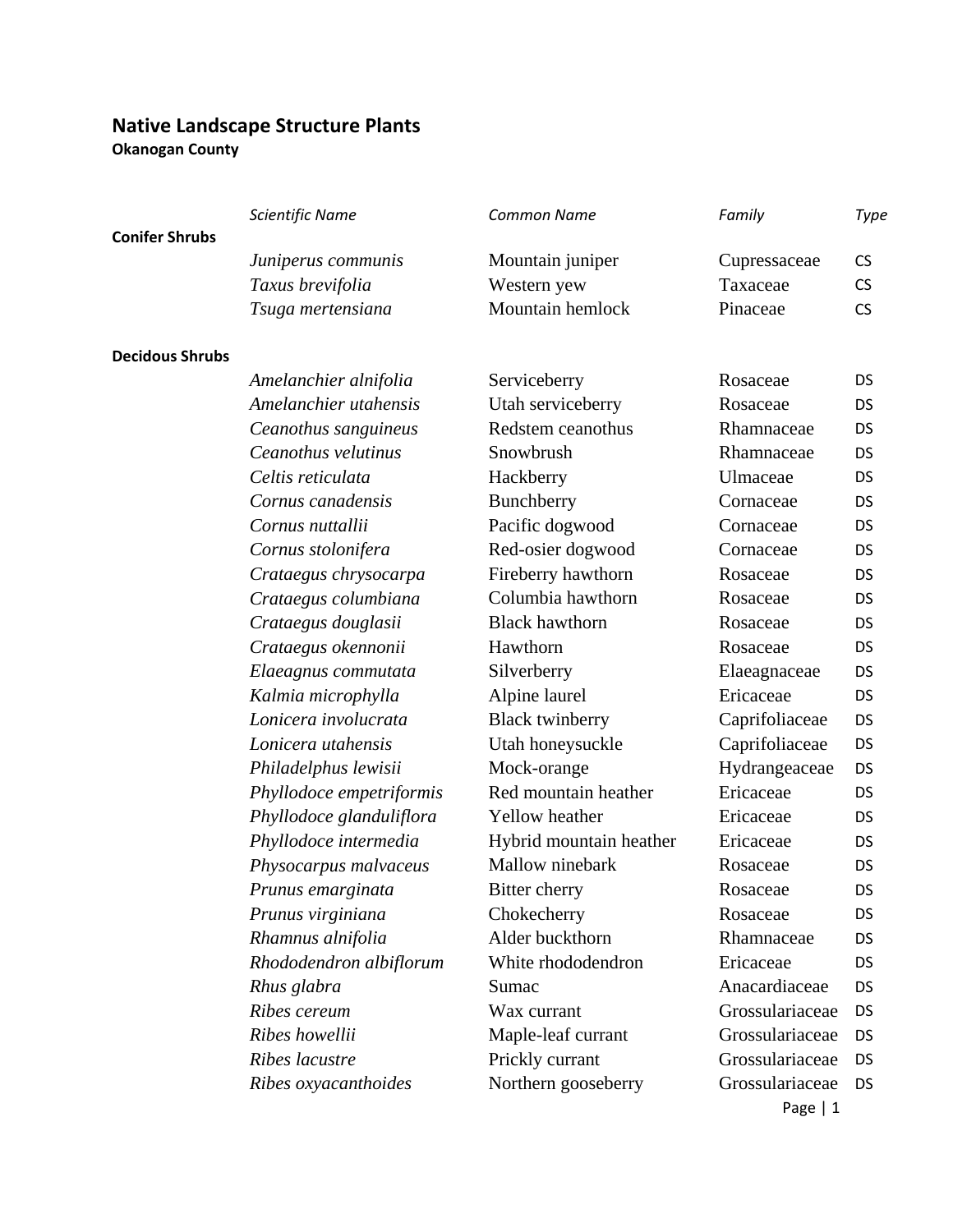*Ribes viscosissimum* Sticky currant Grossulariaceae DS *Ribes watsonianum* Watson gooseberry Grossulariaceae DS *Rosa gymnocarpa* **Baldhip rose** Rosaceae DS *Shepherdia canadensis* Buffalo berry Elaeagnaceae DS *Spiraea betulifolia* Birch-leafed spirea Rosaceae DS *Spiraea densiflora* **Rosy spirea** Rosaceae **DS** *Spiraea douglasii* Hardhack Rosaceae DS *Spiraea pyramidata* Pyramid spiraea Rosaceae DS *Symphoricarpos albus* Common snowberry Caprifoliaceae DS *Symphoricarpos occidentalis* Western snowberry Caprifoliaceae DS *Symphoricarpos oreophilus* Mountain snowberry Caprifoliaceae DS

### **Evergreen Shrubs**

| Artemesia arbuscula  | Low sagebrush          | Asteraceae    | ES |
|----------------------|------------------------|---------------|----|
| Artemesia biennis    | Biennial wormwood      | Asteraceae    | ES |
| Artemesia campestris | Northern wormwood      | Asteraceae    | ES |
| Artemesia rigida     | Stiff sagebrush        | Asteraceae    | ES |
| Artemesia tripartita | Three-tip sagebrush    | Asteraceae    | ES |
| Berberis aquifolium  | Tall Oregongrape       | Berberidaceae | ES |
| Berberis nervosa     | Cascade Oregongrape    | Berberidaceae | ES |
| Cassiope mertensiana | White mountain heather | Ericaceae     | ES |
|                      | Four-angled mountain   |               |    |
| Cassiope tetragona   | heather                | Ericaceae     | ES |
|                      |                        |               |    |

Pachistima myrsinites **Mountain box** Celastraceae ES Vaccinium deliciosum Cascade huckleberry Ericaceae ES Vaccinium membranaceum Mountain huckleberry Ericaceae ES Vaccinium myrtilloides Velvet-leaf huckleberry Ericaceae ES *Viburnum edule* **Highbush cranberry Caprifoliaceae** ES

# **Conifer Trees**

| Abies amabilis       | Pacific silver fir     | Pinaceae     | <b>CT</b> |
|----------------------|------------------------|--------------|-----------|
| Abies grandis        | Grand fir              | Pinaceae     | <b>CT</b> |
| Abies lasiocarpa     | Sub-alpine fir         | Pinaceae     | <b>CT</b> |
| Juniperus scopulorum | Rocky Mountain juniper | Cupressaceae | <b>CT</b> |
| Larix lyallii        | Subalpine larch        | Pinaceae     | <b>CT</b> |
| Larix occidentalis   | Western larch          | Pinaceae     | <b>CT</b> |
| Picea engalmannii    | Engelmann spruce       | Pinaceae     | <b>CT</b> |
| Picea glauca         | White spruce           | Pinaceae     | <b>CT</b> |
| Pinus albicaulis     | White-bark pine        | Pinaceae     | <b>CT</b> |
| Pinus contorta       | Lodgepole pine         | Pinaceae     | <b>CT</b> |
|                      |                        |              |           |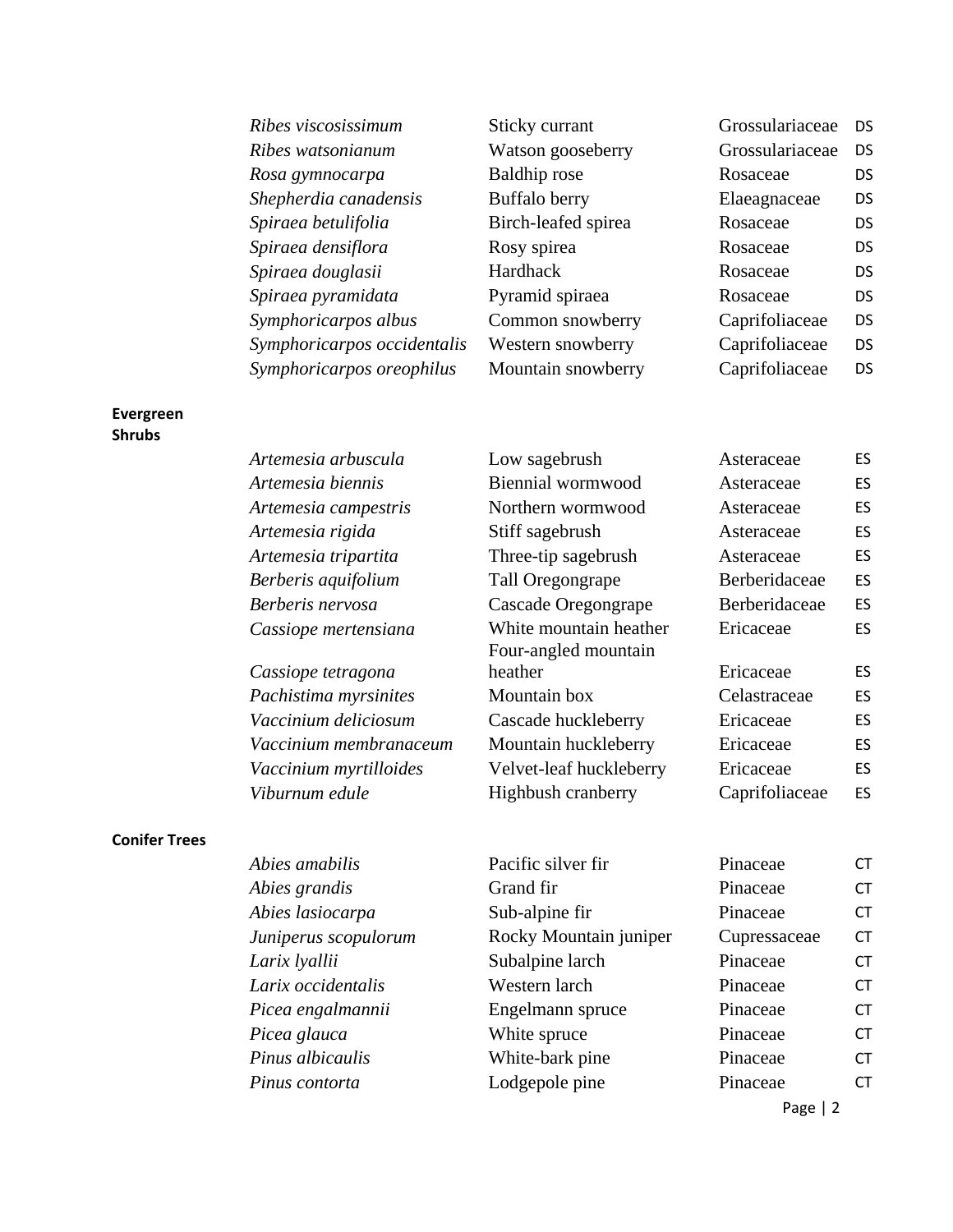|                       | Pinus monticola           | Western white pine      | Pinaceae       | <b>CT</b>        |
|-----------------------|---------------------------|-------------------------|----------------|------------------|
|                       | Pinus ponderosa           | Ponderosa pine          | Pinaceae       | <b>CT</b>        |
|                       | Pseudotsuga menziesii     | Douglas fir             | Pinaceae       | <b>CT</b><br>CT, |
|                       | Thuja plicata             | Western red cedar       | Cupressaceae   | H                |
| <b>Decidous Trees</b> |                           |                         |                |                  |
|                       | Acer glabrum              | Douglas maple           | Aceraceae      | DT               |
|                       | Acer macrophyllum         | Big-leaf maple          | Aceraceae      | DT               |
|                       | Alnus incana              | Mountain alder          | Betulaceae     | DT               |
|                       | Alnus sinuata             | Sitka alder             | Betulaceae     | DT               |
|                       | Betula glandulosa         | Bog birch               | Betulaceae     | DT               |
|                       | Betula occidentalis       | Water birch             | Betulaceae     | DT               |
|                       | Betula papyrifera         | Paper birch             | Betulaceae     | DT               |
|                       | Populus tremuloides       | Quaking aspen           | Salicaceae     | DT               |
|                       | Populus trichocarpa       | <b>Black cottonwood</b> | Salicaceae     | DT               |
|                       | Sorbus scopulina          | Cascade mountain-ash    | Rosaceae       | DT               |
|                       | Sorbus sitchensis         | Sitka mountain-ash      | Rosaceae       | DT               |
| <b>Ground Covers</b>  |                           |                         |                |                  |
|                       | Arctostaphylos nevadensis | Kinnikinnik             | Ericaceae      | GC               |
|                       | Arctostaphylos uva-ursi   | Bearberry               | Ericaceae      | GC               |
|                       | Berberis repens           | Creeping Oregongrape    | Berberidaceae  | GC               |
|                       | Gaultheria humifusa       | Alpine wintergreen      | Ericaceae      | GC               |
|                       | Sedum divergens           | Spreading stonecrop     | Crassulaceae   | GC               |
|                       | Sedum lanceolatum         | Lance-leaved stonecrop  | Crassulaceae   | GC               |
|                       | Sedum roseum              | King's crown            | Crassulaceae   | GC               |
|                       | Sedum stenopetalum        | Worm-leaf stonecrop     | Crassulaceae   | GC               |
|                       | Symphoricarpos mollis     | Creeping snowberry      | Caprifoliaceae | GC               |
|                       | Vaccinium caespitosum     | Dwarf bilberry          | Ericaceae      | GC               |
|                       | Vaccinium myrtillus       | Low bilberry            | Ericaceae      | GC               |
|                       |                           |                         |                |                  |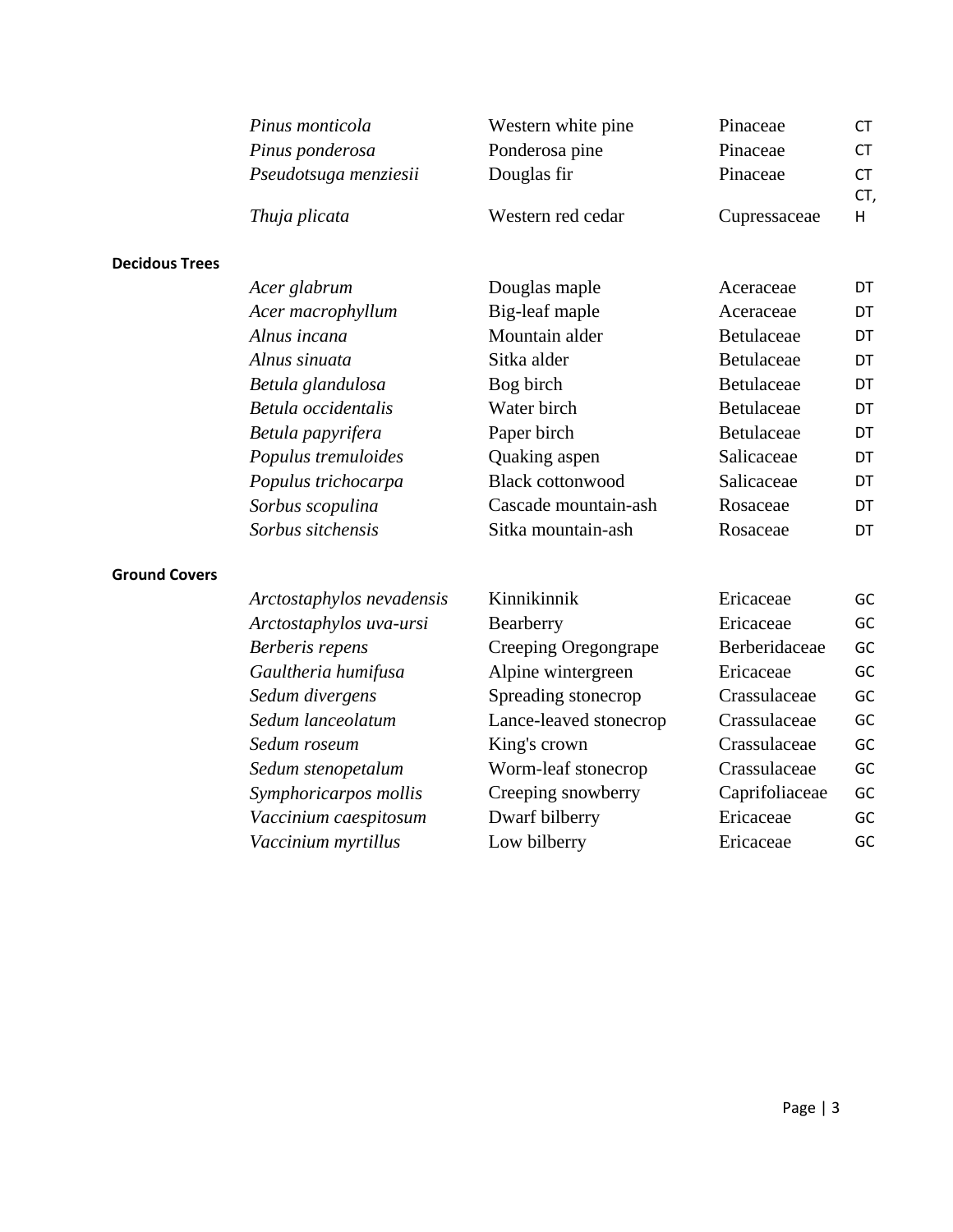### **Native Landscape Detail Plants Okanogan County**

|                      | Scientific Name          | <b>Common Name</b>     | Family              | Type      |
|----------------------|--------------------------|------------------------|---------------------|-----------|
| <b>Annuals</b>       |                          |                        |                     |           |
|                      | Erysimum arenicola       | Mountain wallflower    | <b>Brassicaceae</b> | A         |
|                      | Nemophila breviflora     | Great Basin nemophila  | Hydrophyllaceae     | A         |
| <b>Bulbs</b>         |                          |                        |                     |           |
|                      | Anemone drummondii       | Drummond's anemone     | Ranunculaceae       | BU        |
|                      | Anemone multifida        | Cliff anemone          | Ranunculaceae       | BU        |
|                      | Anemone occidentalis     | Mountain pasqueflower  | Ranunculaceae       | BU        |
|                      | Anemone parviflora       | Northern anemone       | Ranunculaceae       | <b>BU</b> |
|                      | Erythronium grandiflorum | Glacier lily           | Liliaceae           | <b>BU</b> |
|                      | Fritillaria lanceolata   | Chocolate lily         | Liliaceae           | <b>BU</b> |
|                      | Fritillaria pudica       | Yellow bell            | Liliaceae           | <b>BU</b> |
|                      | Lilium columbianum       | Tiger lily             | Liliaceae           | BU        |
| <b>Edible Plants</b> |                          |                        |                     |           |
|                      | Rubus acaulis            | Nagoonberry            | Rosaceae            | ED.       |
|                      | Rubus idaeus             | Red raspberry          | Rosaceae            | <b>ED</b> |
|                      | Rubus lasiococcus        | Dwarf bramble          | Rosaceae            | ED        |
|                      | Rubus leucodermis        | Blackcap               | Rosaceae            | ED        |
|                      | Rubus parviflorus        | Thimbleberry           | Rosaceae            | <b>ED</b> |
|                      | Rubus pedatus            | Strawberry bramble     | Rosaceae            | <b>ED</b> |
|                      | Rubus spectabilis        | Salmonberry            | Rosaceae            | ED        |
| <b>Ground Covers</b> |                          |                        |                     |           |
|                      | Fragaria vesca           | Wild strawberry        | Rosaceae            | GC        |
|                      | Fragaria virginiana      | Woods strawberry       | Rosaceae            | GC        |
|                      | Galium aparine           | <b>Cleavers</b>        | Rubiaceae           | GC        |
|                      | Galium bifolium          | Low mountain bedstraw  | Rubiaceae           | GC        |
|                      | Galium boreale           | Northern bedstraw      | Rubiaceae           | GC        |
|                      | Galium serpenticum       | Intermountain bedstraw | Rubiaceae           | GC        |
|                      | Galium trifidum          | Small bedstraw         | Rubiaceae           | GC        |
|                      | Galium triflorum         | Fragrant bedstraw      | Rubiaceae           | GC        |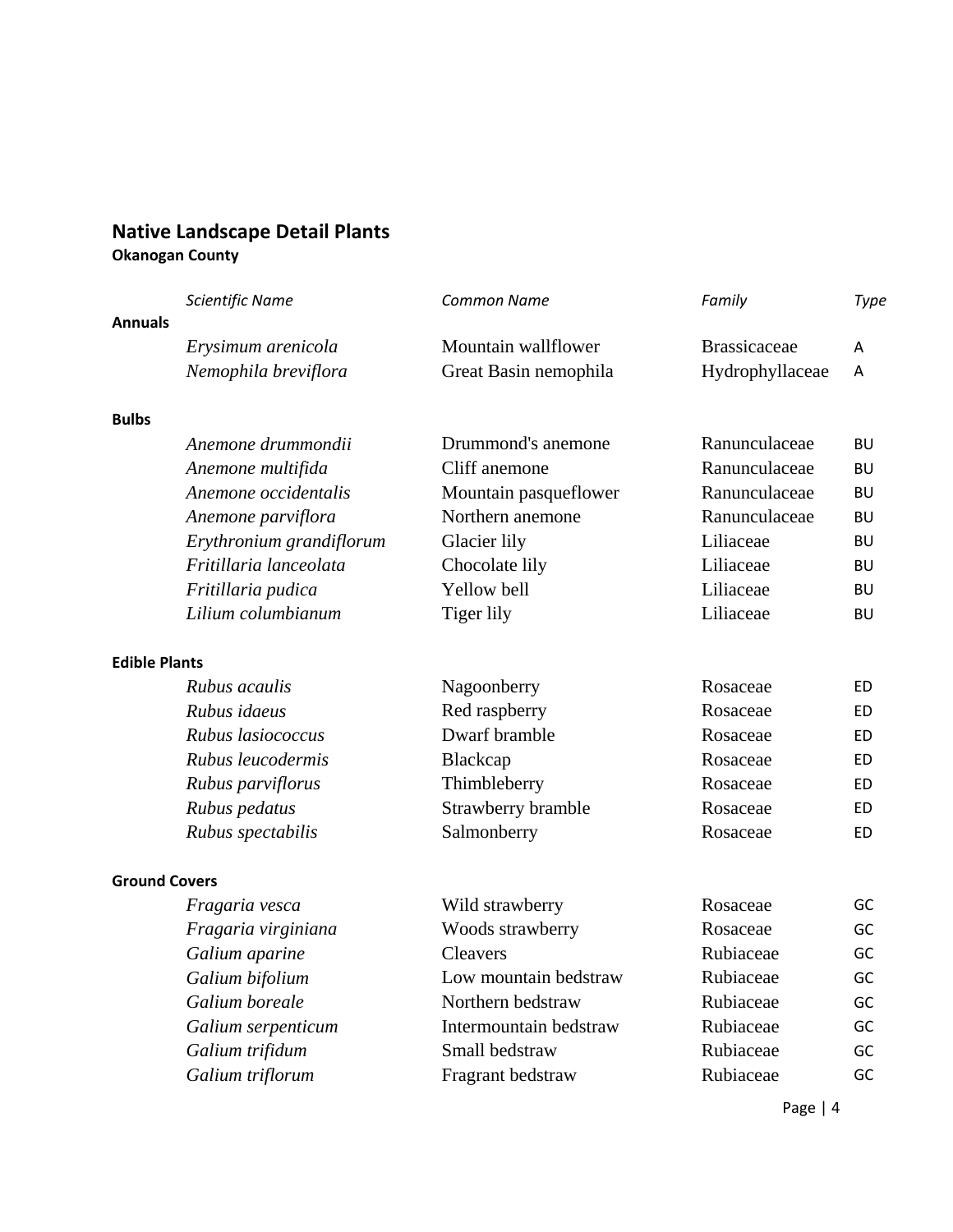| Physostegia parviflora | Purple dragon-head   | Lamiaceae        | GC |
|------------------------|----------------------|------------------|----|
| Veronica cusickii      | Cusick's speedwell   | Scrophulariaceae | GC |
| Veronica peregrina     | Purslane speedwell   | Scrophulariaceae | GC |
| Veronica scuttelata    | Marsh speedwell      | Scrophulariaceae | GC |
| Veronica serpyllifolia | Thyme-leaf speedwell | Scrophulariaceae | GC |
| Veronica wormskjoldii  | Alpine speedwell     | Scrophulariaceae | GC |
|                        |                      |                  |    |

#### **Perennials**

*Arenaria obtusiloba* Arctic sandwort Caryophyllaceae P

*Abronia umbellata* Pink sandverbena Nyctaginaceae P *Antennaria alpina Alpine pussy-toes* **Asteraceae** P Antennaria anaphaloides Tall pussy-toes Asteraceae P *Antennaria dimorpha* **Low pussy-toes** Asteraceae P Antennaria flagellaris **Stolonous pussy-toes** Asteraceae P *Antennaria lanata* **Woolly pussy-toes** Asteraceae P *Antennaria luzuloides* Woodrush pussy-toes Asteraceae P Antennaria microphylla **Rosy pussy-toes** Asteraceae P *Antennaria neglecta* **Field pussy-toes** Asteraceae P Antennaria parvifolia **Nuttall's pussytoes** Asteraceae P Antennaria pulcherrima **Showy pussytoes** Asteraceae P *Antennaria racemosa* Raceme pussy-toes Asteraceae P *Antennaria umbrinella* Umber pussy-toes Asteraceae P Aquilegia flavescens **Golden columbine** Ranunculaceae P *Aquilegia formosa* **Red columbine** Ranunculaceae **P** *Arabis divaricarpa* **Spreadingpod rockcress** Brassicaceae P *Arabis drummondii* Drummond's rockcress Brassicaceae P *Arabis hirsuta* Hairy rockcress Brassicaceae P *Arabis holboellii* Holboell's rockcress Brassicaceae P *Arabis lemmonii* Lemmon's rockcress Brassicaceae P *Arabis lyallii* Lyall's rockcress Brassicaceae P *Arabis microphylla* Small-leaf rockcress Brassicaceae P *Arabis nuttallii* Nuttall's rockcress Brassicaceae P *Arabis puberula* **Hoary rockcress** Brassicaceae P *Arabis sparsiflora* **Sicklepod rockcress** Brassicaceae P *Arenaria capillaris* Thread-leaved sandwort Caryophyllaceae P *Arenaria congesta* Dense-flowered sandwort Caryophyllaceae P *Arenaria franklinii* Franklin's sandwort Caryophyllaceae P *Arenaria laricifolia* Serpentine stichwort Caryophyllaceae P *Arenaria lateriflora* Bluntleaf sandwort Caryophyllaceae P *Arenaria macrophylla* Big-leaf sandwort Caryophyllaceae P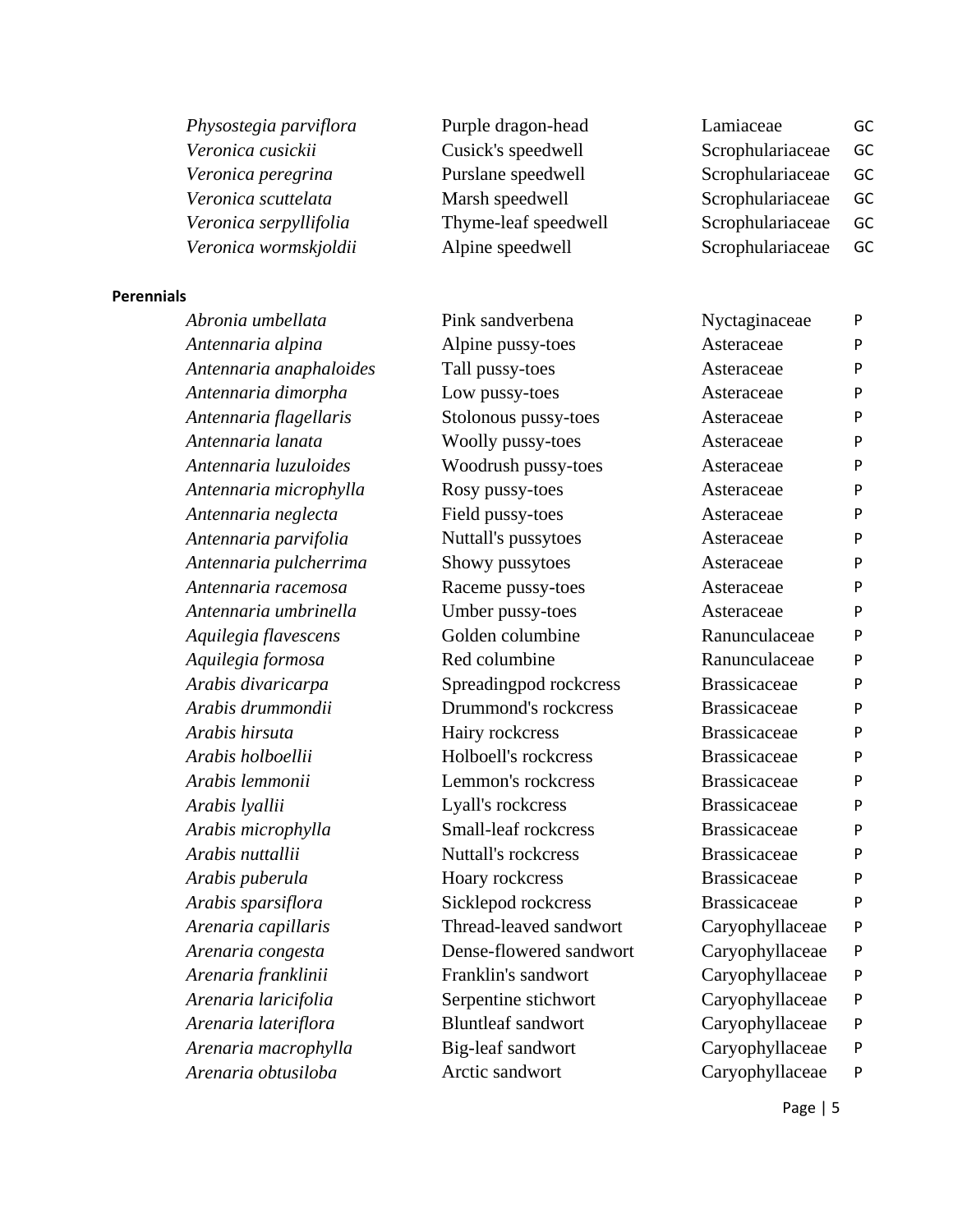| Arenaria rubella               | Reddish sandwort           | Caryophyllaceae  | P            |
|--------------------------------|----------------------------|------------------|--------------|
| Artemesia douglasiana          | Douglas' sagewort          | Asteraceae       | P            |
| Artemesia lindleyana           | Columbia River mugwort     | Asteraceae       | $\mathsf{P}$ |
| Artemesia ludoviciana          | Western mugwort            | Asteraceae       | P            |
| Artemesia michauxiana          | Michaux mugwort            | Asteraceae       | $\mathsf{P}$ |
| Artemesia norvegica            | Mountain sagewort          | Asteraceae       | P            |
| Artemesia tilesii              | Aleutian mugwort           | Asteraceae       | P            |
| Balsamorhiza sagittata         | Arrow-leaf balsamroot      | Asteraceae       | $\mathsf{P}$ |
| Calypso bulbosa                | Fairy slipper              | Orchidaceae      | P            |
| Campanula rotundifolia         | Common harebell            | Campanulaceae    | $\mathsf{P}$ |
| Castilleja cervina             | Deer paintbrush            | Scrophulariaceae | $\mathsf{P}$ |
| Castilleja cusickii            | Cusick's paintbrush        | Scrophulariaceae | $\mathsf{P}$ |
| Castilleja elmeri              | Elmer's paintbrush         | Scrophulariaceae | $\sf P$      |
| Castilleja exilis              | Alkali paintbrush          | Scrophulariaceae | P            |
| Castilleja hispida             | Harsh paintbrush           | Scrophulariaceae | $\mathsf{P}$ |
| Castilleja miniata             | Scarlet paintbrush         | Scrophulariaceae | P            |
| Castilleja parviflora albida   | Small-flowered paintbrush  | Scrophulariaceae | $\mathsf{P}$ |
| Castilleja parviflora oreopola | Magenta paintbrush         | Scrophulariaceae | $\mathsf{P}$ |
| Castilleja rhexifolia          | Rhexia-leafed paintbrush   | Scrophulariaceae | $\sf P$      |
| Castilleja thompsonii          | Thompson's paintbrush      | Scrophulariaceae | $\mathsf{P}$ |
| Chrysopsis villosa             | Hairy golden-aster         | Asteraceae       | P            |
| Coreopsis atkinsoniana         | Columbia tickseed          | Asteraceae       | P            |
| Eriogonum compositum           | Northern buckwheat         | Polygonaceae     | P            |
| Eriogonum elatum               | Tall buckwheat             | Polygonaceae     | P            |
| Eriogonum heracleoides         | Parsnip-flowered buckwheat | Polygonaceae     | $\mathsf{P}$ |
| Eriogonum niveum               | Snow buckwheat             | Polygonaceae     | $\mathsf{P}$ |
| Eriogonum ovalifolium          | Oval-leaf buckwheat        | Polygonaceae     | P            |
| Eriogonum pyrolifolium         | Alpine buckwheat           | Polygonaceae     | P            |
| Eriogonum strictum             | Strict buckwheat           | Polygonaceae     | P            |
| Eriogonum thymoides            | Thyme-leaf buckwheat       | Polygonaceae     | P            |
| Eriogonum umbellatum           | Sulfur buckwheat           | Polygonaceae     | P            |
| Gaillardia aristata            | <b>Blanket-flower</b>      | Asteraceae       | P            |
| Geranium bicknellii            | Bicknell's geranium        | Geraniaceae      | P            |
| Geranium carolinianum          | Wild geranium              | Geraniaceae      | P            |
| Geranium viscosissimum         | Sticky geranium            | Geraniaceae      | P            |
| Linum perenne                  | Wild blue-flax             | Linaceae         | P            |
| Oenothera andina               | Tiny evening-primrose      | Onagraceae       | P            |
| Oenothera contorta             | Bentpod evening-primrose   | Onagraceae       | P            |
| Oenothera hilgardii            | Hilgard's evening-primrose | Onagraceae       | P            |
| Oenothera hookeri              | Hooker's evening-primrose  | Onagraceae       | P            |